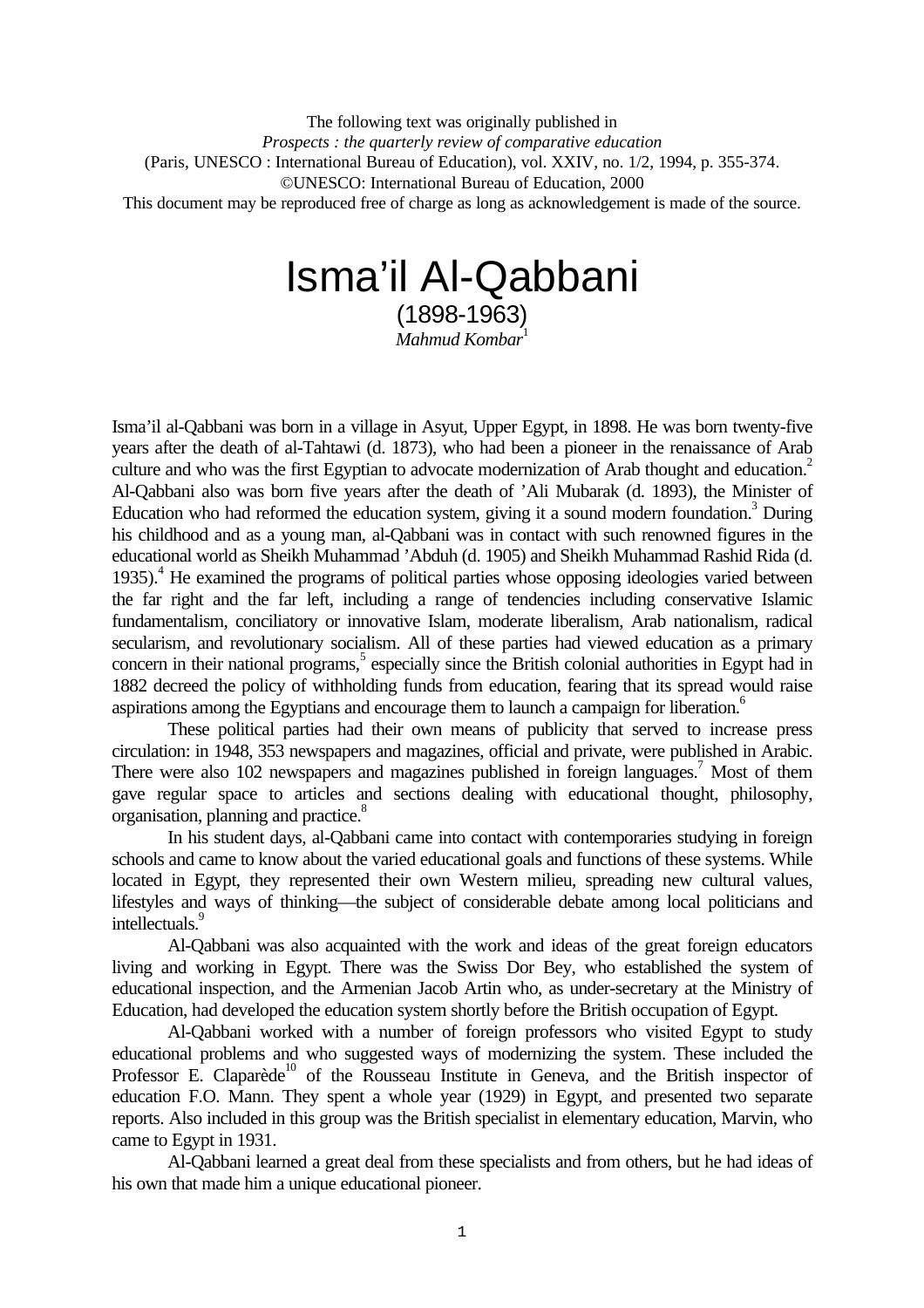## **The 'John Dewey' of Egypt**

Egyptian thinkers and innovators at the time of the national renaissance were aware of the crisis in education; they shared in the spirit of reform and the will to modernize. However, they were influenced by a variety of philosophies: Rousseau's romantic naturalism, Kant's idealism, Conte's positivism, Locke's empiricism, Spencer's rationalism and Darwin's evolutionism. The most important books dealing with these philosophies and their educational consequences were translated into Arabic. $10$ 

Reformers writing on educational theories criticized education systems or suggested that they should be modernized. For the most part, they were not themselves specialists in education, but rather were moved by a variety of political, secular and religious motives.<sup>11</sup> However, some of them did work as teachers for a while, or supervized charitable organisations concerned with setting up schools and propagating education.<sup>12</sup>

Al-Qabbani was the first educational pioneer who could be described as a professional, and whose academic formation in the field of education included both theory and practice. He was a competent teacher and had experience in psychology.<sup>13</sup> In the Higher School for Teachers, he taught courses in both education and psychology, and trained the students there in teaching techniques. Previous to that, he had shown considerable professional skill working for some years as a secondary education teacher. He became well known as an educational innovator, both in his ideas and in his practice, especially after his return from a year's study on a scholarship to London (1917/18). During his time there he met the Pragmatics, British professors who were spreading the theories and principles of John Dewey and applying them in their new schools. He was also able to study Dewey's works himself, which were enjoying great popularity at that time, and he was encouraged by everything he read in them.

Al-Qabbani showed unusual brilliance throughout his career as a student and practitioner.<sup>14</sup> He possessed a breadth of culture, combining both the ancient and modern, with an extraordinary ability to present his ideas and to convince people. He was capable of untiring and persistent effort and great determination. Due to these abilities, other educators recognized him as the leader of the progressive education movement in Egypt.

Without underestimating al-Qabbani's contribution, it should be admitted that he was neither an innovative philosopher nor a modern theoretician of pragmatism. He did not come up with a totally new or fundamental idea. Pragmatism was already a mature and well-established philosophy. What does make him important and ensures his immortality as a great educational pioneer is that he was a skilful and inspired strategist who was able to adapt pragmatism to the Egyptian and Arab milieu, and who applied it with great success. The high official posts that he held assisted him in his efforts, giving him academic and executive authority.<sup>15</sup> This made it easier for him to carry out his reform projects, which he made the focal point of his professional, political and personal life.

# **Principles of pragmatism**

Al-Qabbani, together with other educators, concentrated on 'policy and methods of education' before there was any scientific concept of educational objectives or a technique for formulating them through methodological decisions on planning, program design, application of teaching methods or evaluation of the outcomes.<sup>16</sup> Up to that time, education in Egypt performed traditional functions, such as:

- The teaching of knowledge, skills and values to form the pupil's personality and social skills;
- Passing on the cultural heritage, thus linking the present generation to the past;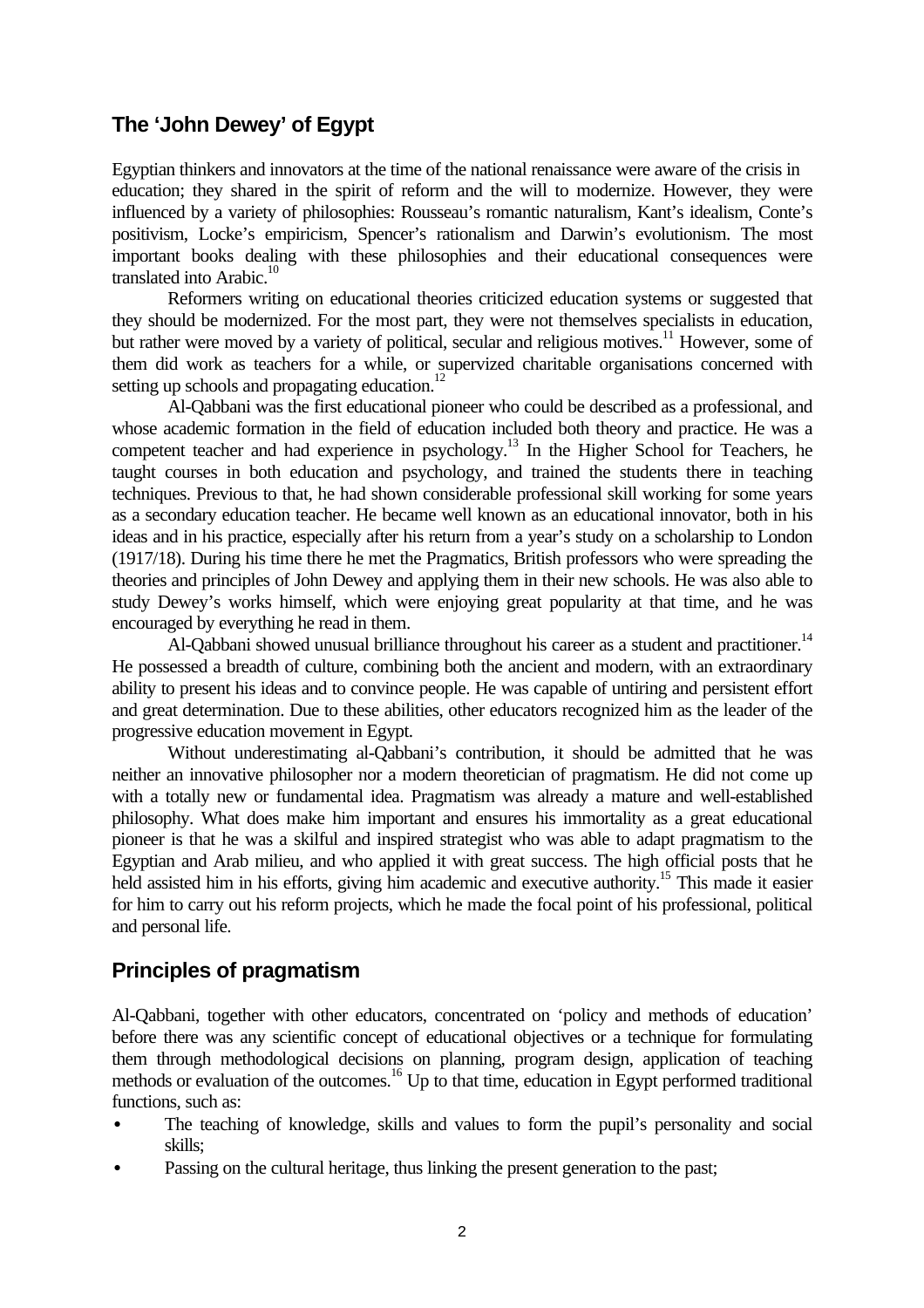• Preparation of the work force to meet the development needs of society and ensure its progress.

In al-Qabbani's view, the most important principles defining the scope of educational policy were:

- Making elementary education universal, compulsory, free and unified. It was not reasonable that there were eight types of institution, differing in the type of pupils, the qualifications of the teachers, the number of years of study, and programs, methods and objectives. This sort of education system would in the end destroy the nation's character and cultural homogeneity, while confirming class differences and social discrimination.<sup>17</sup>
- Extending the period of compulsory schooling to form a general cultural foundation and to ensure functional skills for all pupils. This was necessary to avoid a large number of the children of ordinary citizens leaving school semi-literate, particularly those enrolled in compulsory and elementary schools not connected with, or not open to, higher stages of education. Such children would then either follow their fathers' occupations or become unemployed or underemployed. This would be a national disaster, a dissipation of the nation's human resources.
- Diversification of secondary education, whereby the majority of students, after completing the two compulsory steps of education—primary and secondary—would be directed into technical schools (agricultural, industrial or commercial); only a minority with outstanding ability would be enrolled in academic secondary schools. In this way, children would be directed to where their aptitudes and interests could be developed, so as to meet the demands of development and the labour market.
- Raising the standards of teacher training in order to produce sufficient numbers of qualified teachers in every sphere: academic, artistic and athletic; organizing in-service training programs to improve and update teachers' qualifications. It was believed that the effectiveness and efficiency of teaching was inseparable from the effectiveness of the teacher.
- Preparation of new curricula and linking them to practical everyday life and the environment; maintaining their integration in the overall scholastic plan, in all its aspects: science, language, practical and artistic skills, religion, health, athletics and social studies;
- Suitable architectural designs for schools, making sure that they had everything necessary to make them a proper environment for the practice of all educational activities: sports, manual work, fine arts, theatrical presentations, gardening, and scientific and literary activities.
- The instruction methods were borrowed unchanged from Dewey's pragmatism, in particular:
- Making the school an active human environment in which nature and society interacted rather than being remote from each other;
- Treating the child as a person and the centre of the educational process, concentrating on his/her development, responding to his/her needs and interests, keeping in step with his/her abilities;
- Learning through educational experiences which placed the child in the empirical situations of having to face real-life problems, and motivating him/her to understand and solve them in a positive and appropriate way;
- Using the project method, which supports the principle of 'learning by doing' and transforms the whole environment into a learning area, strengthening the faculties of observation, comprehension, analysis and evaluation. This is the complete opposite of the traditional method, based upon predetermined organisation of subject matter unrelated to the learner's experiences and interests, and using only the method of 'read, write, listen and learn'.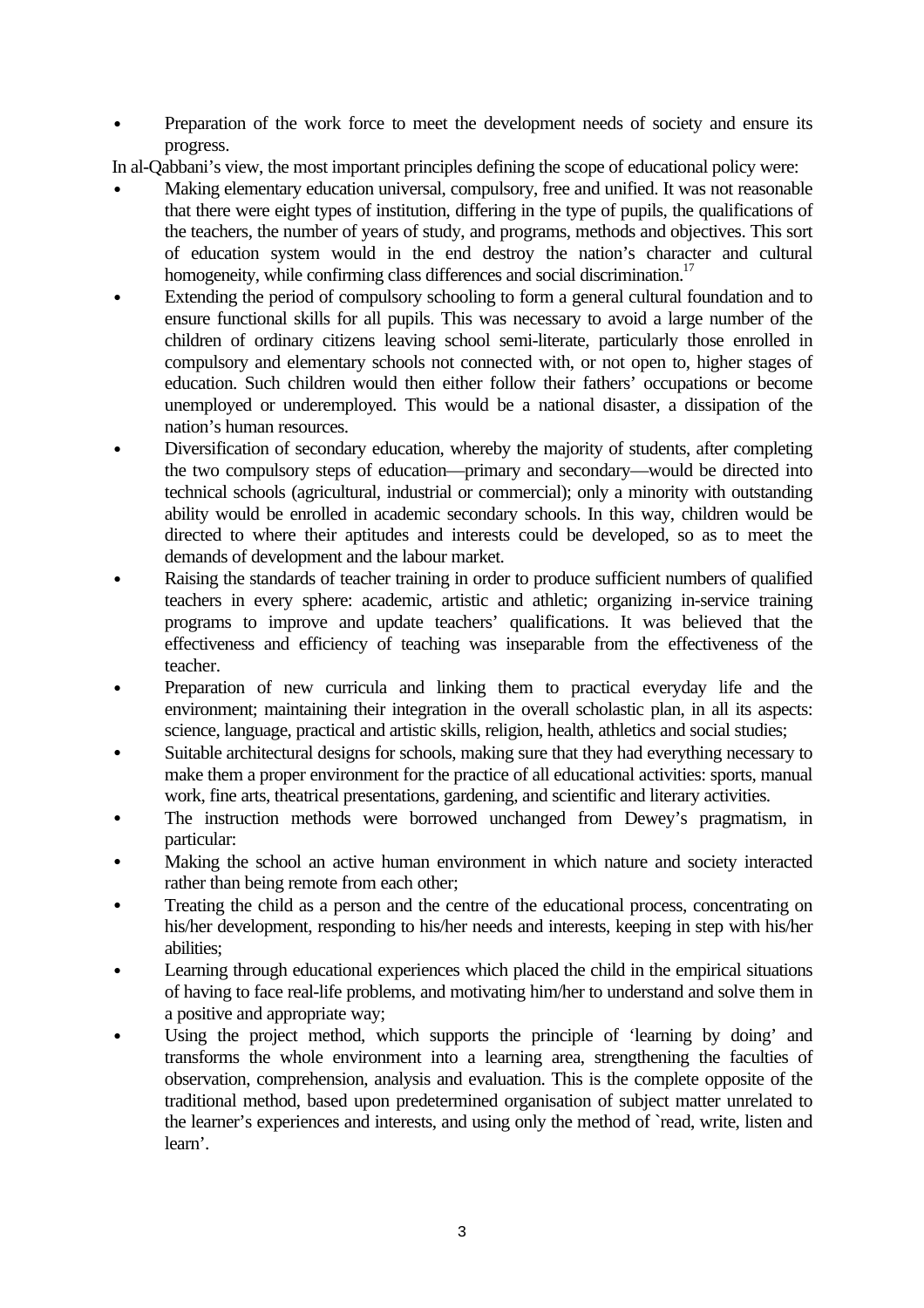- Developing the spirit of freedom, and encouraging participation in democracy, self-direction and mutual respect between young people; training would be designed to foster initiative and carry out responsibilities;
- Establishing a new role for the teacher as a counsellor of the young people, one who plans the learning situations, directs pupils to where they can acquire knowledge and, when mistakes occur, corrects them. In this way, the teacher becomes an educational innovator in the school and in the local community.

Al-Qabbani was already over 50 when he was appointed Minister of Education. This followed the military revolution of 23 July 1952. He played an important part in winning support for its principles and in the effort to attain its stated aims: unity, freedom and socialism. He drew up basic objectives for Arab education, the most important of which were:

- Education to strengthen personal and social development, in conformity with each child's individual characteristics;
- Education to strengthen each one's mental abilities, especially in critical thinking, deductive reasoning and creative imagination;
- Education to reinforce work skills and production experience adapted to the needs of the economy, and not limited to the sphere of government employment;
- Education to reinforce the spirit of enlightened citizenship and genuine Arab nationalism.<sup>18</sup>

# **Establishing the reform**

For these aims and principles to be transformed from the realm of theory to organized application, al-Qabbani and his assistants strove to embody the concepts of progressive education into institutional structures, educational programs, technical organization, and legislative and executive policies. In this field, al-Qabbani was particularly successful, although he faced opposition and conflict and, in many cases, found himself in material and technical difficulties. This compelled him to tackle reform with a combative spirit, accepting neither fatigue nor defeat; he was never daunted by criticism or open attack.

# **An institute of education for teachers**

There were numerous schools for training teachers for the various stages of education, but they were without any fixed organisation or basis for evaluating their level of academic and educational performance.<sup>19</sup> This led to criticisms from experts and officials, both Egyptian and foreign. Al-Qabbani was moved to action, and he succeeded in convincing officials of the need to create a higher institute specializing in high-quality professional preparation for all teachers in Egyptian schools. The first institute of this kind was in fact established in 1929 in Cairo, with two sections: one for primary school teachers; the other for secondary school teachers. The institute enjoyed a good academic and educational reputation, which made it the school of pragmatism both in theory and in practice, and a centre for educational research and professional training.<sup>20</sup> Along these same lines, the Institute of Education for girls was established in 1933. The parent institute was subject to several re-organisations that eventually resulted in the suppression of the section for primary teachers and the creation of a division for higher studies in 1941. It was authorized to grant academic degrees: special diplomas, masters' degrees and doctorates.

In 1945, the institute added a branch in Alexandria that, in 1947, became an independent Institute of Education under the Ministry of Education. In 1950 the parent institute became attached to the University of Ayn Shams, and then developed into a College of Education in 1956. In 1970 it expanded into a much larger college which granted the baccalaureate diploma, as well as higher academic degrees. It formed the foundation and model on the pattern of which about thirty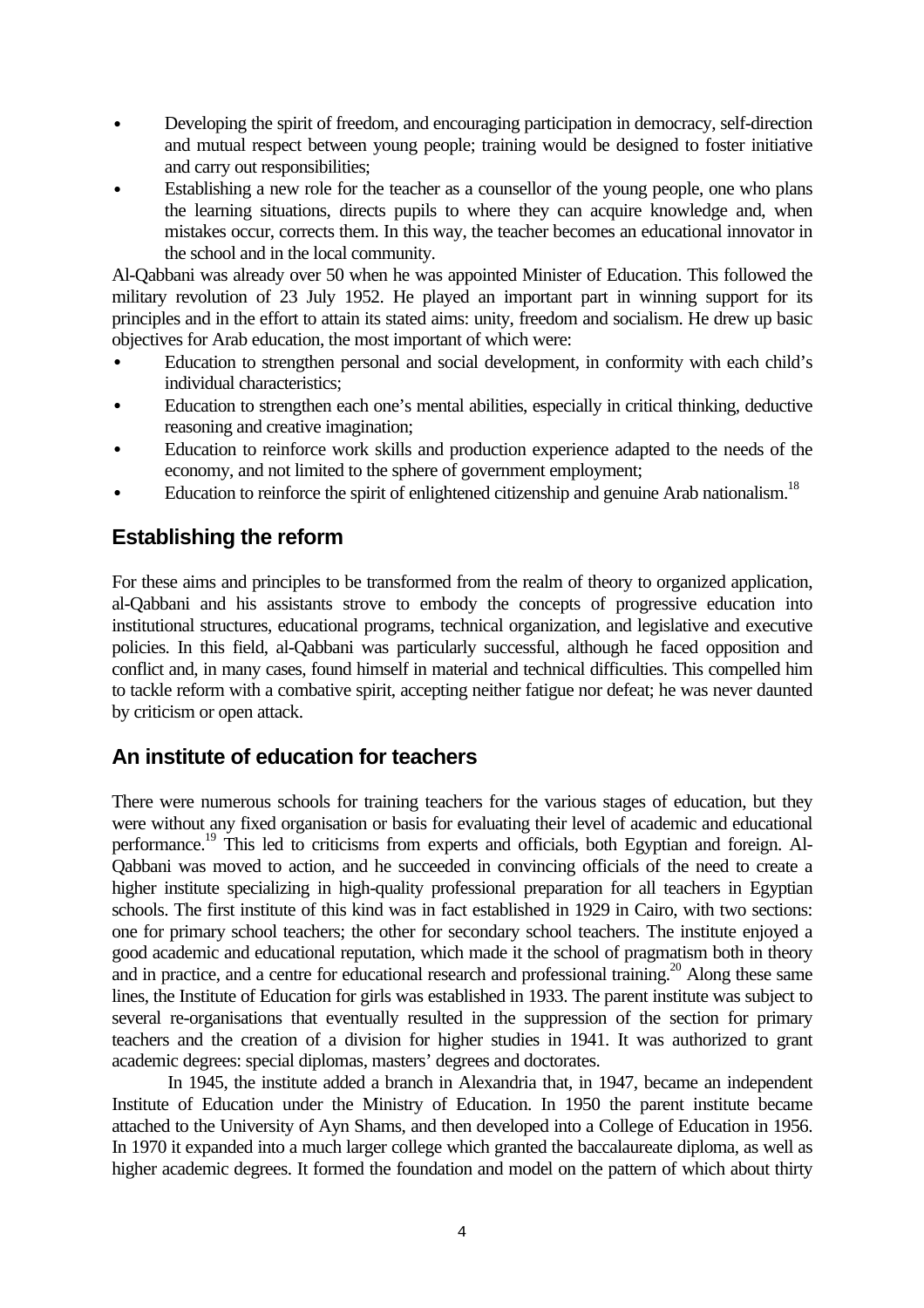different colleges of education were founded. They were concerned with the training of general education teachers in all subjects, including art and sport. $21$ 

## **Experimental classes and model schools**

Al-Qabbani followed the example of John Dewey, who had established a school for applying his theories attached to the University of Chicago (January 1896); it was a workshop for educational research and experiment outside the range of professional teacher training.

Al-Qabbani did the same in Egypt. He began by opening experimental classes in 1932 attached to the Institute of Education, in which teacher trainees would apply what they had learned in theory and carry out pioneering experiments to produce a type of education not previously known. These classes were attended by slow learners and by the mentally and physically handicapped. Al-Qabbani also prepared experiments on a wider scale and with normal samples of children in two secondary schools in 1937 and 1938. In each school he appointed a director to take charge. $^{22}$ 

His departure from the administrative post in the ministry in order to become a deputy director of the institute meant that there was no one to promote experimentation, which then became neglected and increasingly subject to criticism. This forced al-Qabbani to look for some other secure and permanent vehicle for experimentation, and in 1939 he established, in the al-Qubba district of Cairo, the al-Noqrashi model primary school, adding in 1942 the al-Noqrashi model secondary school. He appointed al-Qousy, one of his chief assistants, as superintendent of both schools. Following the success of this experiment, al-Qabbani extended it by establishing the al-Orman model school in Giza with primary and secondary divisions, and appointed another of his assistants, Muhammed Fu'ad Galal, as its superintendent.

These schools became so well-known for their organisation, programs and teaching methods that they attracted the best pupils, recruited from the sons of the enlightened bourgeoisie, the parents preferring this education to that provided in private, government and foreign schools. The very best students graduating from the institute were chosen to teach in these schools.

The innovations introduced in the model schools were highly esteemed by educators and officials and adopted by many other Egyptian schools. Perhaps one of the best educational innovations was the setting up of a 'parents' council', a new development including both parents and teachers. This council studied the affairs of the whole school community and strengthened ties between the school and the home. This led the ministry to issue a regulation that such councils should be set up in all Egyptian schools. $^{23}$ 

Thus, the model schools became a force for educational modernisation, radically different from the form and content of traditional education. Al-Qabbani became the symbol of an epoch, one rightly known as the era of 'progressive education'.

## **Educational associations**

In Egypt there were societies and associations for different groups of teachers, according to their levels of teaching and the special subjects they taught. Most of these took the form of associations working for social and economic objectives. Al-Qabbani sought to unite them and direct them towards a technical and educational objective, to improve education according to modern concepts and methods of organisation.

The first association established with this specific aim in view was the Association of Modern Education, set up in 1936 by Al-Qabbani as a branch of its headquarters in London. Its founding members numbered about eighty educators, both men and women. This association became a pioneer in the pragmatic movement, seen for the first time in the Arab world.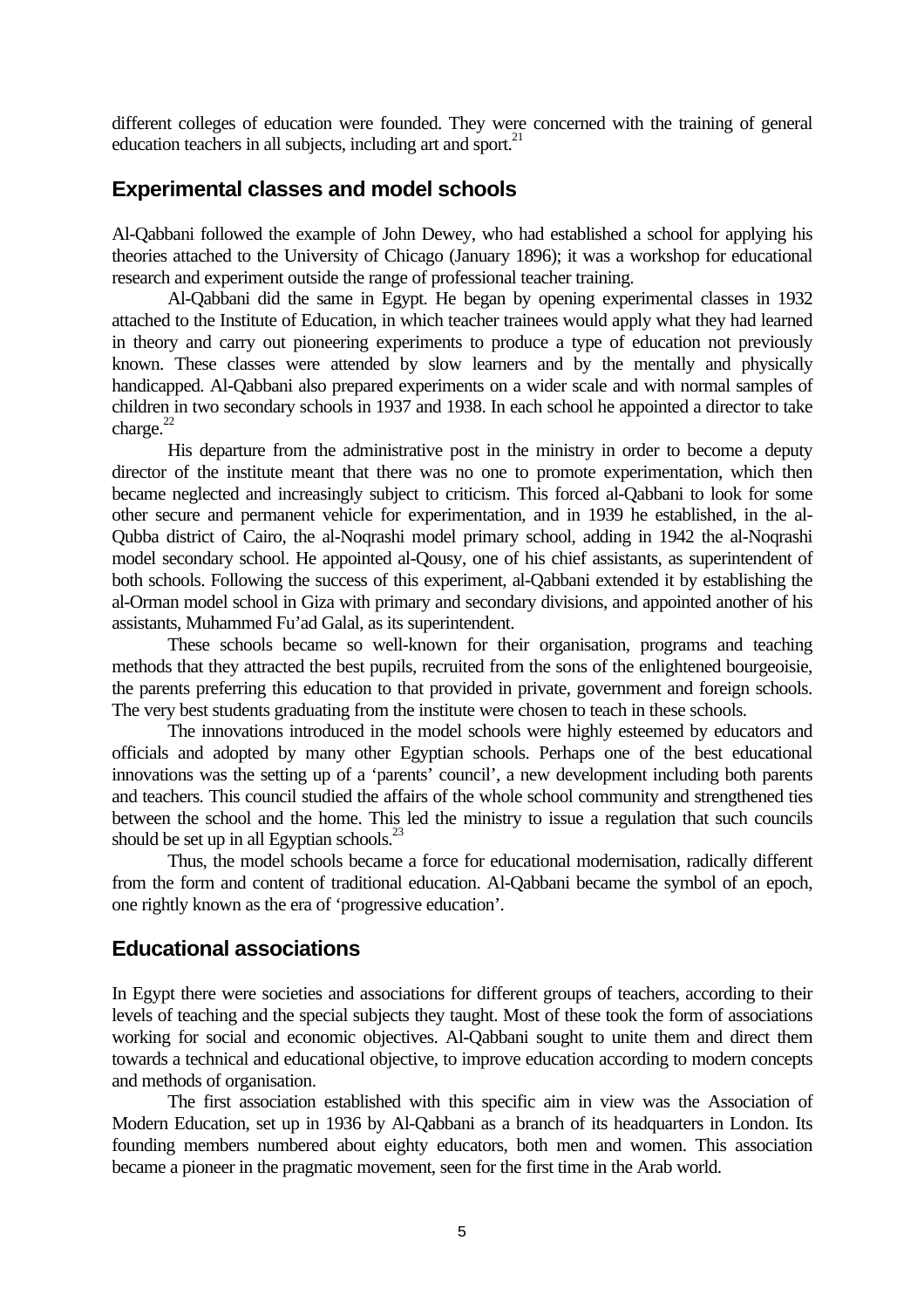Trained teachers increased in number and, in 1943, al-Qabbani founded the Association of Graduates of the Institutes of Education. These were teachers who had been trained according to modern principles, and their high level of professional skill was recognized within society; they stood for the excellence of `progressive education'. Al-Qabbani was elected as the first president of this association.<sup>24</sup>

On this same pattern, al-Qabbani founded the Egyptian Society for Psychological Studies so that particular attention could be paid to improving both theoretical and practical aspects of psychology in training institutes and in Egyptian schools.

## **The journal of modern education**

Educational journals already existed at that time in Egypt, the earliest being 'The Garden of Egyptian Schools', founded by al-Tahtawi and first published on 16 April 1870. By 1948 there were thirty-five educational journals in Egypt.<sup>25</sup> However, they were all concerned with matters of instruction and the conditions of schools through light informative articles. Al-Qabbani was not satisfied with this approach and he became the prime-mover behind the publication of the `Journal of Modern Education', which was to be a research journal printing serious articles written by members of the Association of Modern Education. The first issue appeared in June 1948 and was published three times that year. From the following year, 1949, it was changed to a quarterly, which it has remained ever since. Particularly in the early years, leading Egyptian, Arab and foreign educators were invited to write for the `Journal', which thus presented modern educational thinking to a wide readership of educators and teachers in Egypt and the Arab world.

## **Research and visiting professors**

To put an end to the somewhat disorganized educational policy followed by the authorities, which had resulted from a succession of different political parties in power implementing conflicting decisions, al-Qabbani worked to establish a permanent academic division which would be responsible for everything connected with educational policies, regulations, projects, curricula and methods. These were to be studied methodically and objectively, well away from political pressures and changes in government. In 1940, Al-Qabbani was chosen as the first counsellor to be its president. He was assisted by a large technical staff and well-qualified young people.

This division produced valuable research and publications contributing to the improvement and development of the education system. The position of technical counsellor was abolished in 1946, and the specialized work of this organisation was referred to a deputy in the Ministry of Education.<sup>26</sup>

For a variety of reasons, al-Qabbani was anxious to invite internationally renowned specialists in the field of progressive education to deliver lectures to teachers in the Institute of Education, especially on modern educational trends; they would inspect the institute and offer suggestions for its improvement; Egyptian educators would benefit from the expertise and experience of the developed countries from which they came; and they could also write articles for 'The Journal of Modern Education'.

These visiting professors included the Americans Boyd H. Bode, Professor of Education at Ohio University, and Harold Rugg, Professor at Columbia University and a pioneer in the movement of educational philosophy known as Reconstitutionalism. This adds a social dimension to Pragmatism, making the school into an effective and influential force in rebuilding society on new foundations and values appropriate to the post-Second World War world. He invited William Gray, who carried out well-known pioneering studies on the subject of reading. Others were the British professors Fred Clark, Berny, and Depson, and the French priest, Père Boulanger.<sup>27</sup>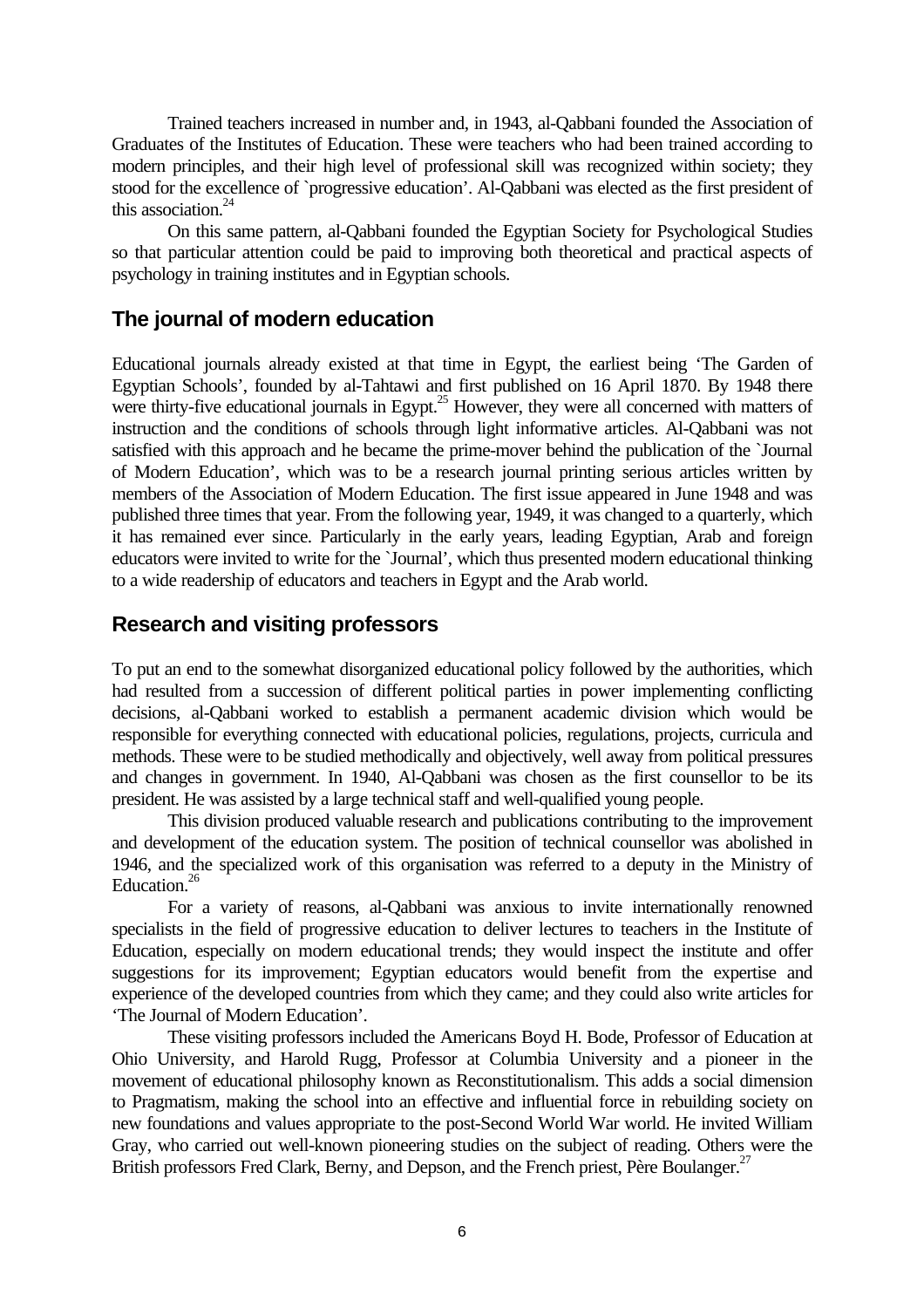# **Modernizing education**

The Association of Modern Education, the Association of Graduates of the Institute of Education, and the Egyptian Society of Psychological Studies all worked under the leadership and supervision of al-Qabbani at translating, writing and publishing books to assist the modernisation of educational thought and practice. In the year 1948 alone, educational books were published on the following topics: raising children, methods of teaching, teacher training, the teacher's profession and functions, combating illiteracy, theories of education, and educating parents (or raising educational awareness in families).

Al-Qabbani joined with Professor Jackson and others in writing textbooks for students of the Institute of Education. He himself wrote the introductions to a number of books, and in 1948 four were translated into Arabic: `Groundwork of Education Theory'; 'Psychologie de l'éducation'; 'A Textbook on the History of Education'; and 'Freedom of Action in Education'.<sup>28</sup>

By forming educational managers, al-Qabbani ensured the steady growth of reform policies and projects. Even after his death they were pursued by successive generations of outstanding educators whom he had arranged to send on scholarships to the United States of America and the United Kingdom. When these students returned to Egypt after gaining higher academic qualifications, he appointed them to the Institute of Education and entrusted them with teaching functions, scientific research and in formulating education systems in Egypt and the Arab world.

Al-Qabbani realized the importance of organizing seminars, study circles and conferences at the local, Arab and international levels. Here were studied the most important issues included in his great project of educational reform. He wished, in particular, to invite the very best educators who, if they all accepted a particular course of action, would have great influence with decision-makers in the highest echelons of the educational authority. He also wished their discussions and studies to have an enlightening influence that would benefit future development and the effectiveness of teaching.

While al-Qabbani was not necessarily the sole or even the main person responsible for preparing these seminars, study circles and conferences, but he did in fact contribute in thought and action, playing a positive role in most of them. His voice was influential and most forceful in passing resolutions and recommendations. Between 1925 and 1958, there were national and international meetings on elementary education, science teaching, model schools, modern educational methods, compulsory education and inspection (or educational supervision). In 1949, al-Qabbani arranged a general program for teachers in which thirty-three lectures were given on various educational trends, both theoretical and practical.<sup>29</sup>

Al-Qabbani worked to pass legislation and rules, as well as organizing regulations to protect his reform projects, to ensure their stability and their continued effectiveness. Among the most important of these were:

- The establishment of model rural schools (1941) and rural teachers' schools (1948) under the supervision of the Ministry of Education;
- The abolition of the primary education certificate (1941). The reason for this was that anyone obtaining this certificate, especially working-class children, found themselves obliged to enter the labour market since they were barred from any hope of further education;
- Transforming compulsory schools, which were locked in an inferior system, into educationally effective elementary schools with a new structure (1949);
- Decreeing free primary education for all (1944);
- Reorganisation of the ladder of general education, then made up of two stages primary and secondary (based on the French system since 1836) - and replacing it with three stages: primary, preparatory and secondary (1954);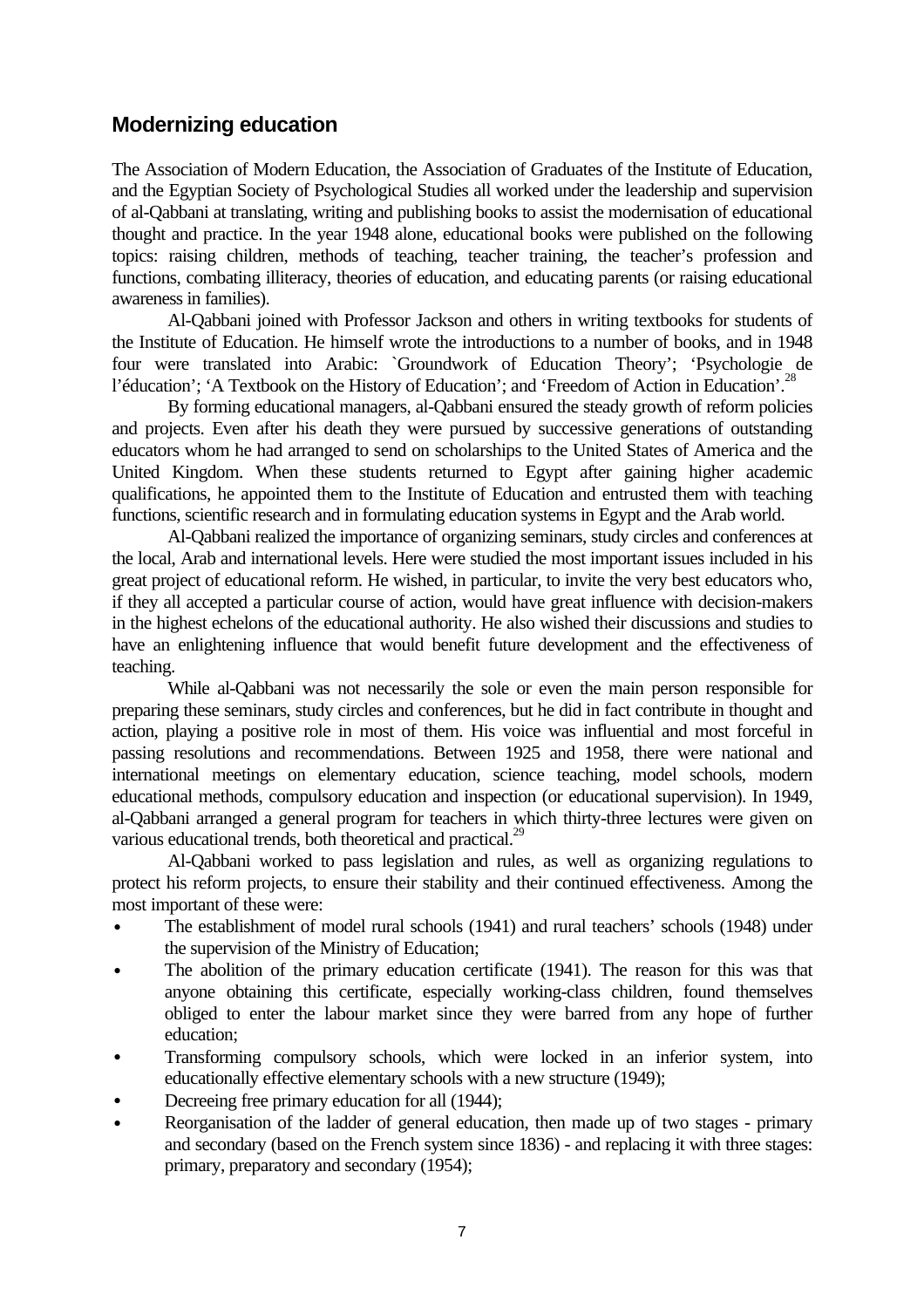- Organisation of secondary education, particularly its diversification and raising its standards (1949 and 1953);
- Including Arabic language and national culture in the curriculum of foreign schools located in Egypt, as well as within the basic subject matter of examinations.<sup>30</sup>

Al-Qabbani would not have found it easy to succeed in these spheres of the institutionalisation of reform had he not had a strategic methodology. He made his plans with awareness and precision, and was thus able to overcome the difficulties he faced throughout his professional life. Typical of this methodology was: scientific language; carefully graded progress; a moderate approach; and appropriate experimentation.

#### SCIENTIFIC LANGUAGE

Al-Qabbani adopted a language for reform totally different from the rhetoric of politicians, which was characterized by demagogy, exaggeration and vague promises. He spoke of: experience; interests; integration of the personality; the diversity of educational activities; the development of critical thought; positive attitudes on the part of the learner; the qualifications of teachers; and other technical matters which required empirical research or objective interpretation rather than political explanations. al-Qabbani approached from a cultural and humanistic standpoint those issues which went to the very heart of educational policy, issues which others found acceptable rather than provocative. For instance, when he spoke of unifying elementary education and making it universal, and extending the period of compulsory education, he used terms such as 'social justice in a society which is still backward in every aspect of its life', and 'educating a people now illiterate who in olden times spread the light of knowledge throughout the world'. Unfortunately, his opponents were mainly educators and administrators working in the Ministry of Education who begrudged him his intellectual superiority and reformist zeal.

Because of his integrity and his freedom from political ambitions and manoeuvres, he gained the confidence of the leadership at the time of the 1952 military revolution and they appointed him the first Minister of Education in their new regime. He changed its aims from mere words into practical measures that really took shape and were expressed in specialized language.

#### A GRADUAL CALCULATED PROGRESS

 As well as being an intellectual, al-Qabbani was realistic, and was thus able to face up to the perilous state of education. He would not disregard reality and embark on an enterprise that included a great risk of failure or rejection, nor would he take up any new ideas that were of doubtful validity. He had a special strategy based on three principles:

#### REFORM IN A GLOBAL CONTEXT

 Al-Qabbani did not present his plans for reform piecemeal, with each part having its own separate entity. On the contrary, he began his great reform project to develop the Egyptian education system within a wide pragmatic framework, which integrated both his ideas and the ways of applying them. This gave him a comprehensive vision, the elements of which were logically interrelated and embodied in a functional organic structure, including objectives, structures, programs, methods, training the necessary staff to work in the administration, drawing up plans, supervision and teaching.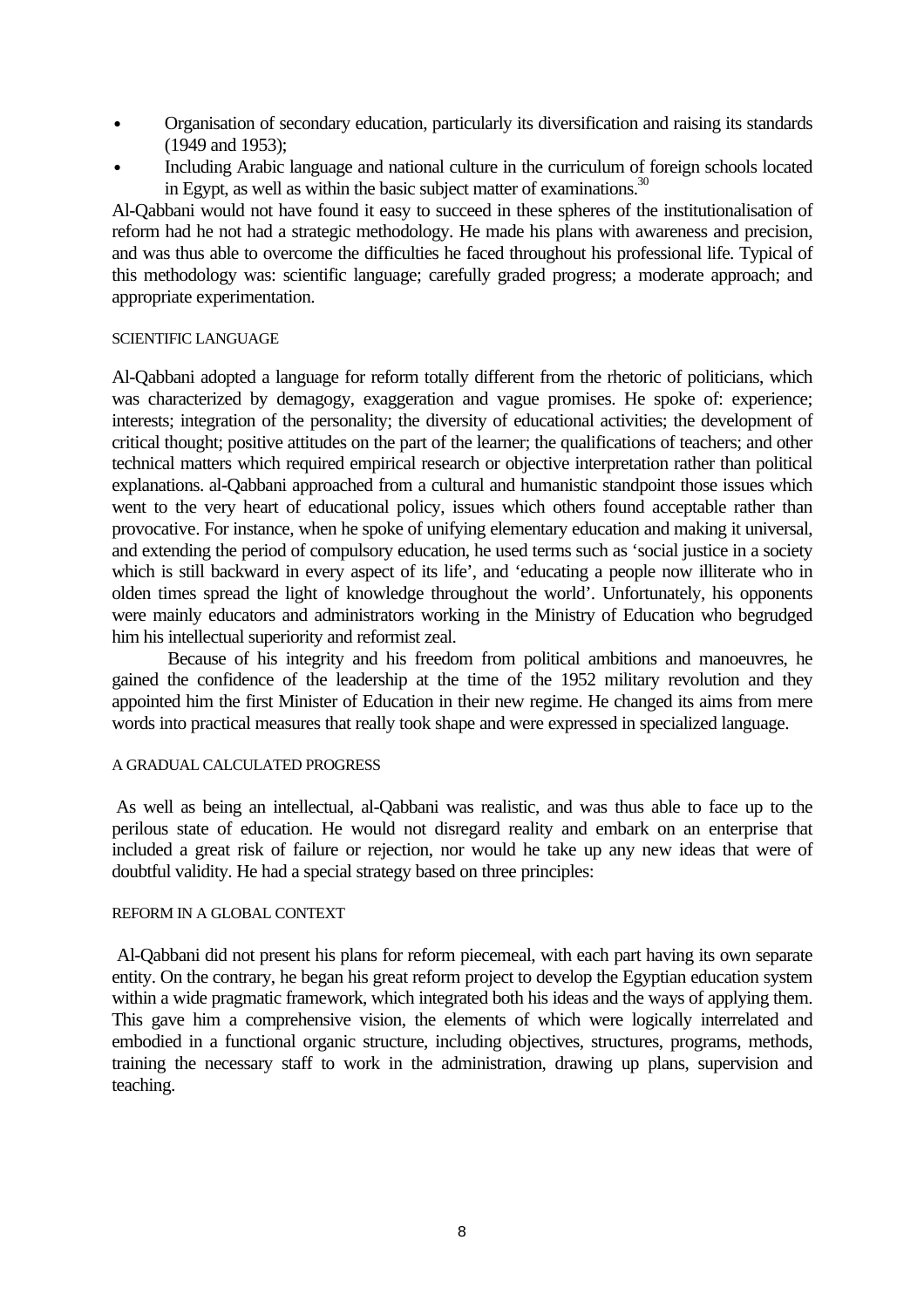#### REFORM STARTING FROM THE BASICS

While al-Oabbani's intellectual output included literature on all the fundamental issues in education, he adopted the issue of teacher preparation as the core of his great reform project. He took the qualification of teachers as the cornerstone of educational reform, for teacher quality was the measure of teaching. In the Institute of Education, new systems and curricula were drawn up in order to produce large numbers of qualified persons. These teachers undertook the task of speeding up the reform process and seeing that it was well implemented in a fundamentally pragmatic way.

#### REFORM IN STAGES

 The purpose of each stage was to lay down a broad foundation for the larger and more comprehensive reform process that followed. This would mean that reform would proceed in connected stages in an on-going national process.

The Institute of Education was subjected to phased development, and the same method was employed for the unification and development of elementary education. Al-Qabbani had decided at the beginning of his professional career on a policy of transforming the *Kuttab* (popular Qur'anic schools) into well-organized schools incorporating elementary curricula and modern culture, with teachers who had obtained an acceptable level of knowledge and experience. According to the circumstances operating at that time, nothing more ambitious would have been feasible.

He set to work on improving the standard of compulsory schools, firstly demanding that the length of obligatory attendance be increased from four to six years. Then he sought to diversify curricula to include theoretical and practical subjects. He obtained the lengthening of school attendance from a half to a full day, as well as the provision of lunch for the pupils, and adequate health care. At a third stage, he turned to the compulsory and elementary schools set aside for the children of peasants and labourers. These he wished to see transformed into high-quality elementary schools equivalent to the primary schools which led on to secondary and then higher education. Curricula were changed, and the way was open for transformation and preparation for the primary certificate examination. Finally, before the July 1952 revolution, al-Qabbani successfully incorporated all types of elementary school into a single type of primary establishment that did not recognize differences of socio-economic class, environment or religious affiliation.<sup>31</sup>

#### A MODERATE AND NORMATIVE APPROACH

 Al-Qabbani knew how to conduct his reform projects in the face of opposition, adopting a policy that respected the positive aspects put forward by the opposing parties. He would take up a conciliatory position to satisfy all those concerned, taking account of circumstances and possibilities, without compromising the fundamental methodology of the reform.

In the route toward reform, al-Qabbani combined the long established with the contemporary, religious values with secular ones; and while he was for strengthening Arab nationalism, he was aware of the importance of interaction with world civilisations and the cultures of other peoples. Thus, education, as he intended it, was 'neither old and traditional, nor borrowed from the west; but is genuinely Arab, linking the past with the present, and preparing for the future'.<sup>32</sup>

With this belief, al-Qabbani considered that the school must carry out a dual, though apparently contradictory, role; for him it must be:

a factor at once for preservation and renewal, so as to help the individual to acquire a cultural heritage, and at the same time prepare him to adapt and alter it. This gives him the ability to improve social systems.<sup>33</sup>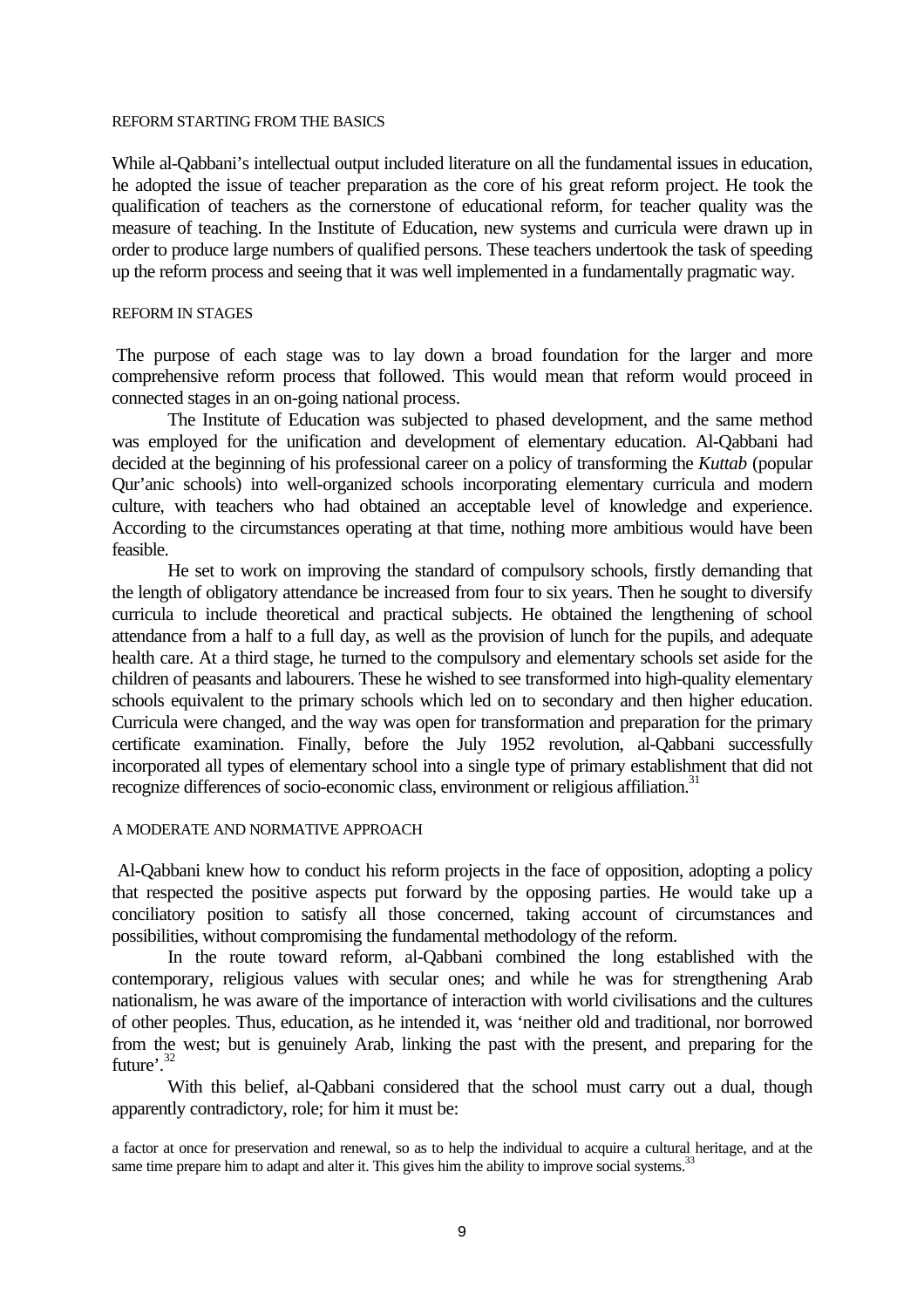In the conflict between supporters of quantity and quality in education, al-Qabbani took up a position midway between the two. The representatives of the British colonial authority, the royal authority, the leaders of the bourgeoisie and certain intellectuals, for obvious or not-so-obvious reasons, all supported quality in education, claiming that Egypt urgently needed well-qualified cadres to take up posts in government and administration. These could be supplied only by highquality education. While the claim for quality had won the day, the budget was directed towards founding a limited number of bourgeois schools (primary, secondary and higher education). This was at the expense of elementary education for the children of the common people.<sup>34</sup>

In the opposite camp stood most of the political parties and the intellectuals who adopted a more liberal and open attitude, valuing the place of education in development and progress, and claiming that education for all was as vital as 'bread and water' or 'water and fresh air'.<sup>35</sup> They demanded that elementary education should be universal, compulsory and free; that secondary education should be more widespread, and that universities should be open to all seeking to further their education. On this point al-Qabbani was cautious, realising the possible negative effects of a policy of `quantity' in education. At first, however, he agreed that the trend towards quantity was justified by the humanitarian need to educate a nation of whom, in 1945, 80% were still illiterate, neglected and deprived of the opportunity for education.<sup>36</sup>

Al-Qabbani explained the positive outcomes of educating ordinary people in a country that was newly liberated and was progressing in the scientific, economic, social and cultural spheres. He said:

In a country in such circumstances, it is worth directing educational efforts to rescue the people from the depths of their ignorance, which spoils every aspect of their lives, and to seek to make good elementary education universal, before thinking about making secondary education universal.<sup>37</sup>

However, he did not seek quantity at any price, for then education would decline in significance and its effects would be lost. Therefore, he set out his policy, which kept quantity within reasonable standards while the real improvement was taking place in the availability of education.

Thus, al-Qabbani progressed along two parallel paths of equal importance. There was numerical expansion to the extent that, in 1954 and during his time at the ministry, two primary schools were built every three days, and half of the ministry's budget was devoted to primary education. The aim was to raise this proportion to two-thirds of the education budget to meet the expense of the ever-increasing quantity and the improvement in quality: equipping schools, preparing well-qualified teachers, drawing up programs, writing new and appropriate textbooks,  $etc.<sup>38</sup>$ 

At the primary education stage, al-Qabbani did not separate quantity from quality, for this level was important and essential. He called for primary education to be made universal, compulsory, of longer duration and to be unified. This would do away with the unsatisfactory system divided into: (a) popular elementary education, which was bankrupt and meagre; and (b) an excellent bourgeois education intended for the children of the élite. He said:

The discrimination between elementary education and primary education is based on the division of the nation into two distinct classes: a class which governs as if by right, supported by rank and prestige, and a class which is condemned to submission, hard work and low status. There is no reason to prevent the first stage of education from being unified. The cornerstone of our educational policy must be for primary education to be universal, making it one of the stages of general education (and provide the financial resources required). For whenever education becomes cheaper it becomes worse.<sup>39</sup>

Contrary to his usual custom, he made a provocative call—but one which was very true: `It is impossible for a democratic education system to exist in a society ruled by feudal attitudes'.<sup>40</sup>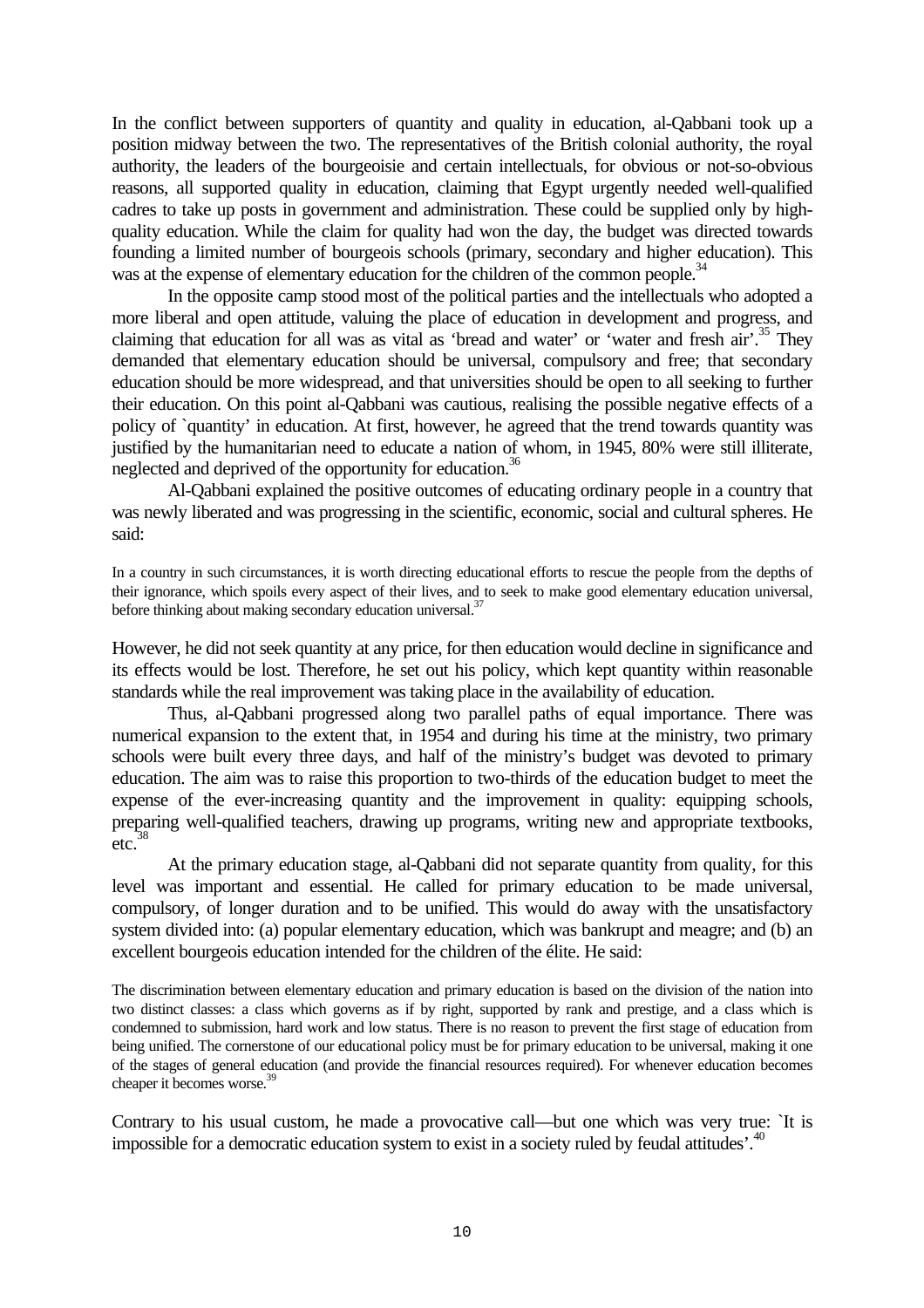While this was his position regarding primary education, he felt that quality should take precedence for academic secondary education. This, he declared, should be for those of intellectual ability, regardless of the social class of the children's origins.

To him goes the credit for passing the 1949 law in his capacity as Deputy Minister of Education. By this law he put an end to the policy of automatically accepting students for secondary education, after many complaints that the standards of secondary education were collapsing. He stressed the importance of selecting suitable candidates:

Secondary and higher education are the means of preparing men and women who in the next generation will occupy positions of leadership in the life of the nation. Any falling of educational standards will mean a failure in the level of competence and of morality in our public life for the future. If we are allowed to make some concessions - only some in the level of elementary education, to speed up its universalization, this is not permitted under any circumstances for secondary and higher education. It is agreed among educators in all civilized nations that quality must come before quantity in these two stages of education, for the nation that sacrifices quality in seeking quantity is a nation which commits suicide.<sup>4</sup>

As soon as he became Minister of Education, therefore, he abolished the 1951 law of his predecessor, Taha Hussein, $42$  which had opened the door wide to automatic acceptance into secondary education. In its place he issued the 1953 law, which reinforced the 1949 law passed when he was Deputy Minister of Education, thereby emphasizing the policy of improvement to the quality of this stage of education.

Private schools, which attracted the children of affluent Egyptians and foreign residents, were entirely the responsibility of the private sector, since they received no funds from the State.

#### EXPERIMENTATION

 Al-Qabbani was the first Arab exponent of experimentation in the fields of both education and psychology. For Egyptian education, despite his belief in pragmatism and the associated practical methods originating in the United States of America, he subjected everything to scientific experimentation. His aim was to adapt education to the national culture and to the availability of resources; he also aimed to reassure those intellectuals, educators and politicians who had doubts to see for themselves that experimentation was sound and an innovation successful. He aimed also to provide practical field experience to those working with these projects, which would help them to expand and advance with other educational reform projects.

We have already referred to the experimental approach in curriculum design and in the modernisation of teaching methods, as practised in the experimental classes and the model schools established by al-Qabbani for this purpose. In addition, the methodology followed by al-Qabbani in rural education presents another example of his belief in the importance of experimentation. He assigned to the Association of Modern Education the task of conducting serious studies to define the aims of this kind of education, the design of school buildings, specific programs, and the qualifications of its teachers. The association brought out a book in 1940 with the collected outcomes of research on this subject.<sup>43</sup>

In 1941 the first scientific experiment in establishing a rural elementary school in the village of El-Manayel. The curricula were designed to focus on work in the fields and on the pupil's productive farming, in other words, vocational occupations. Therefore, a smallholding and a poultry yard were attached to the school, and there were also workshops for local and rural industries. Teachers and technicians were appointed who had knowledge and experience appropriate to this type of teaching. This education met the needs of young and old alike in a village which was intended to develop educationally, socially, economically, as well as in health and hygiene.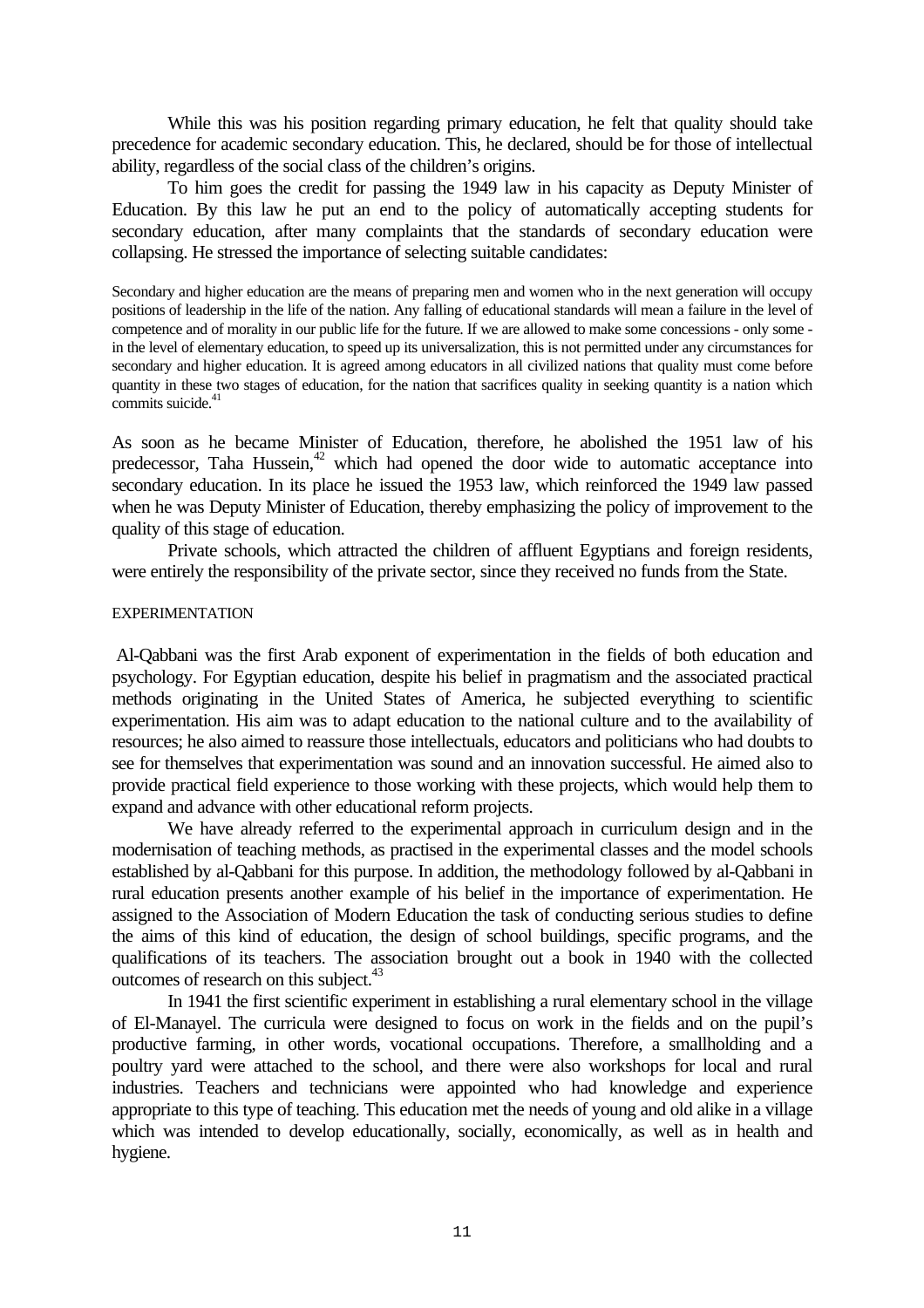Once the school had proved successful, and government officials were convinced about it, it was decided to repeat the experiment in a number of Egyptian villages. So, on the pattern of al-Manayel, thirty-five schools were established in 1943/44, and another forty-three in 1944/45.

Since there was a great need for qualified teachers, it was decided to establish a school for rural teachers in Manshat al-Qanatir in 1948, followed by a similar school in the village of Bayy al- 'Arab. In both of these, the project method was used, concentrating on study of the circumstances and needs of people living in the countryside. The study subjects included: village problems, the peasant's home, food, drinking water, pest control for the cotton crop, and other similar concerns. 44

In psychology, al-Qabbani created a broad experimental movement concerned in particular with the codification of intelligence tests and tests of scholastic achievement. He said: 'If psychology is to move towards a pure scientific form, it must leave aside many of its concepts and begin to observe behaviour in a defined experimental situation'. He had begun to work in this way in his 30s when, in 1929, he helped Claparède in his study of the mental abilities of Egyptian students. Claparède had authorized him to supervise the conduct of the tests, which al-Qabbani translated, revised and administered to thousands of students. He then analysed the results, drew the main conclusions and published a book that was the first of its kind in Egypt and the Arab world. This was `The Measurement of Intelligence in Primary Schools' (1938).

Together with his assistants, he produced tests to measure skill in thinking, mental arithmetic and mathematical skills. He prepared special training cards for carrying out various mathematical processes. He was responsible for establishing the psychological clinic at Ayn Shams University, which became a testing ground for theories and methods of psychological analysis and clinical treatment. Here people beginning their research were trained and later became specialist professors throughout Egypt and other parts of the Arab world.<sup>45</sup>

# **Pragmatism: Its rise in the Arab context**

Throughout the 1940s and 1950s pragmatism in the United States was increasingly criticized because of its negative aspects, which eventually led to a decline in educational standards. It was accused of: submitting to the inclinations of learners at the expense of the veritable educational aims; concentrating on physical education at the expense of acquiring sound knowledge; and giving prominence to democracy and individual freedom so as to create educational chaos, turning certain secondary schools into 'hell holes'. The idea was rampant that education was life, rather than preparation for life, and thus young people became imprisoned in the world of childhood, without being prepared to assume their proper roles in adult society.<sup>46</sup>

Since the supporters of pragmatism had undermined its progressive principles through their excesses and their practical shortcomings, they were not able to hold out for long against the criticism and attacks from every side, especially after the death of Dewey in 1952. They announced the disbanding of their association in 1955. In 1959, President Eisenhower officially declared the end of pragmatism and the need for a return to fundamental teaching (`back to basics'). This was especially true for the sciences that were essential to contemporary progress and could ensure success in the `space race'. He also stressed the importance of discipline in school, as well as seriousness and responsibility in education.<sup>47</sup>

At the same time that pragmatism was declining in its American homeland, it flourished and spread in Egypt as a unique and irreplaceable form of education.<sup>48</sup> Especially after his academic visit to the United States in 1949, al-Qabbani was very well aware of both the positive and negative aspects of pragmatism in American schools. Through reflection and political measures, he tried to avoid adopting 'dualisms' such as promoting progressive education as well as education which opposes it, both at the same time. Al-Qabbani listened seriously and was convinced by Dewey's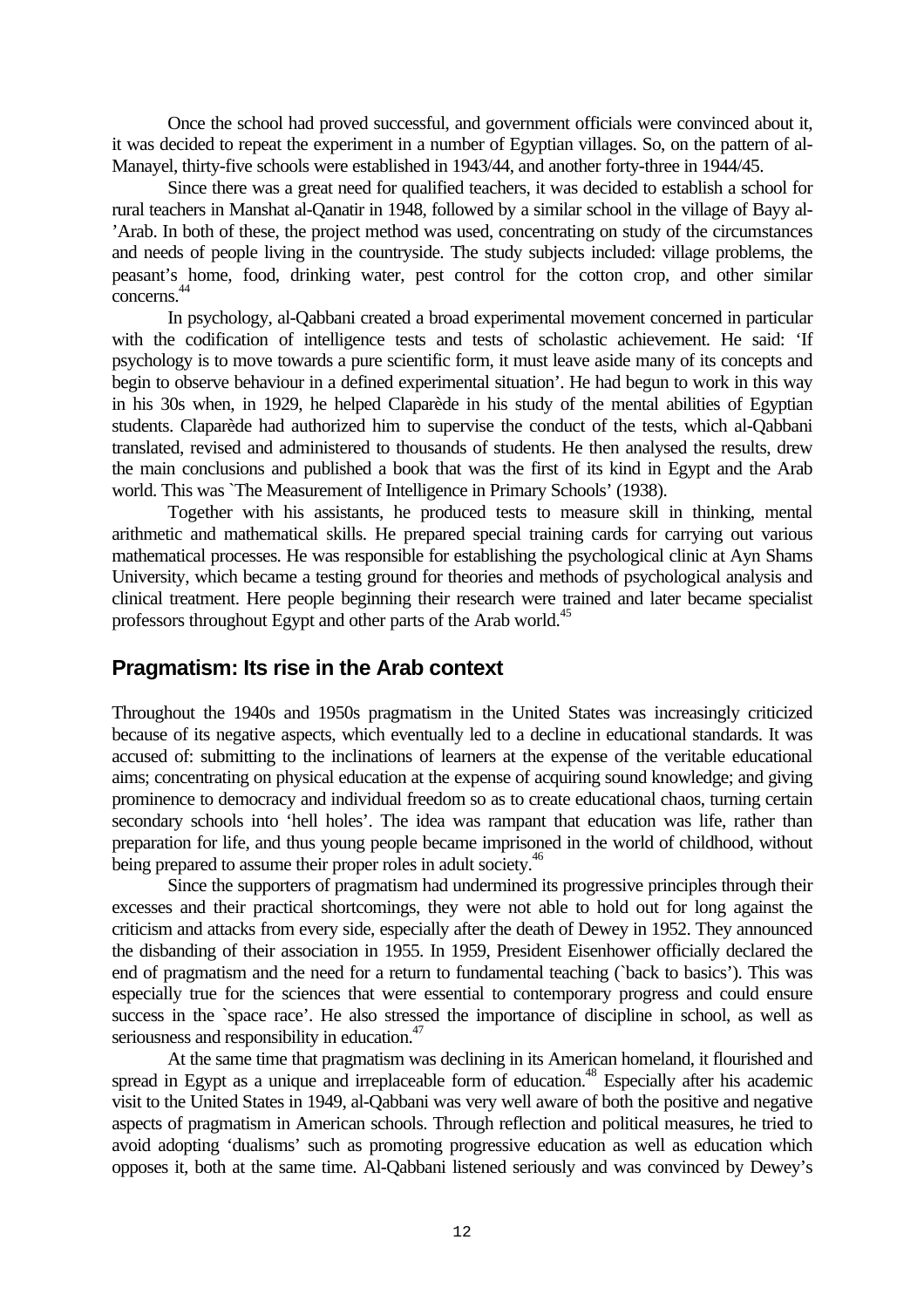warnings to his followers; they did not take any notice of him themselves, considering that he was senile and in mental decline.

So al-Qabbani was able, at least on the level of theory and planning, to reconcile freedom and organisation (recreation and hard work), practical activities and educational materials (vocation and culture), and individual growth and co-operation.<sup>49</sup> He and his followers were not oversensitive; however, they were able to accept criticism, to make modifications and to comply with change. They believed that continuous renovation is the essence of pragmatism, as long as it works in the interest of the school and of society. Thus, al-Qabbani's pragmatism was imbued with advanced ideas and methods, and achieved outstanding success when compared to traditional schools and their didactic methods. Successive generations of al-Qabbani's followers carried his pragmatism beyond Egypt, and thereby changed the educational systems of the Arab countries. When Al-Qabbani died contented in 1963, his followers were able to reassure him that what he had planted would remain and flourish, and continue to produce good results in the future.

#### **Notes and references**

- 1. *Mahmud Kombar (Egypt).* Received his Ph.D. at the Sorbonne in Paris. At present professor and chairman of the Department of Foundations of Education, University of Qatar. Author of: *Studies in Islamic Education* (3 vols.), *Adult Education: Concepts, Forms, and Arab Experiments, Education and Enlightening Society, Studies in the Foundations of Education*, and numerous other studies. Taught at the al-Noqrashi Model School in 1957 and 1958.
- 2. Al-Tahtawi wrote extensively on education, and also reflected about and practised it. His book *al-Murshid alamin lil-banat wa-l-banin* [The Faithful Guide for Girls and Boys], 1872, is the first educational work of its kind in the Arab world. His reform theory reflected more traditional modernizing views as well as contemporary views based on the education system in France, where he had spent four years studying.
- 3. In Ahmad Aman's words, 'he was intended to construct buildings and great establishments, but instead he engineered, designed and implemented with great care methods of education; so he is considered one of the greatest reformers'. Ahmad Amin, *Zu'ama' al-islah fi l-'asr al-hadith* [Leaders of Reform in the Reform Era], Cairo, Maktabat al-nahda al-misriyya, 3rd ed., 1971, p. 208-09.
- 4. Further information on Sheikh Muhammad 'Abduh's educational thinking and efforts at reform can be found in Muhammad Rashid Rida's *Ta'rikh al-ustadh al-imam al-sheikh Muhammad 'Abduh* [History of the Sheikh, Imam Muhammad 'Abduh], 3 vols., Cairo, Matba'at al-Manar, 1931. Regarding the educational thinking of M. Rashid Rida, see the journal *al-Manar*, many issues of which contain his critical analytical essays aimed at educational reform.
- 5. Na'im 'Atiya, *Ma'alim al-fikr al-tarbawi fi l-bilad al-'arabiyya fi l-mi'a sana al-akhira* [Trends of Educational Thought in Arab Countries in the Past Hundred Years], Beirut, al-Jam'iya al-Amrikiyya, 1966, p. 12-107. Political parties proliferated, increasing by an average of one new party each year from 1907 to 1914. See Jacob M. Landau, *Parliaments and Parties in Egypt*, Tel Aviv, Israel Publishing House, 1953, p. 139-73.
- 6. Salama Musa, *The Education of Salama Musa*, Leiden, E.J. Brill, 1961, p. 27.
- 7. *Al-Sijil al-thaqafi* [Cultural Record], Cairo, Ministry of Education, 1948, p. 91-110.
- 8. These newspapers include: *al-Muqtataf*, *al-Mu'ayyid*, *al-Ahram*, *al-Hilal*, *al-Manar* and *al-Katib*.
- 9. Girgis Salama, *Ta'rikh al-ta'lim al-ajnabi fi Misr fi al-qarnayn al-tasi' 'ashr wa-l-'ishrin* [An Account of Foreign Education in Egypt in the Nineteenth and Twentieth Centuries], Cairo, Supreme Council on Arts, Humanities and Social Sciences, 1963, p. 136-256. At a certain point, there were more Egyptian than foreign pupils in these schools.
- 10. A profile on Edouard Claparède also appears in this series.
- 11. These translated books include: *Emile of the Nineteenth Century*, by the French author Skero, translated by 'Abd al-'Az\_z Muhammad at the direction of Muhammad 'Abduh, published in consecutive issues of *al-Man\_r* with an explanation and commentary; *Education*, by Immanuel Kant, translated from an English edition by Sheikh Tantawi Gohari; *Education*, by Herbert Spencer, translated first by Muhammed 'Abduh and again by Muhammad al-Saba'i; and *Evolution*, by Charles Darwin, translated and annotated by Shebli Shemayel.
- 12. Thinkers not mentioned here include: Shebli Shemayel, Ahmad Lutfi al-Sayyid, Salama Musa, Hafiz 'Afifi and Taha Hussein (the latter also appears in this series). Their writings expressed diverse philosophical views on education.
- 13. Those who taught or supervised educational associations include Sheikh Muhammad 'Abduh and Sheikh Muhammad Rashid Rida, through *al-'Urwa al-wuthqa* and the Islamic Charitable Association.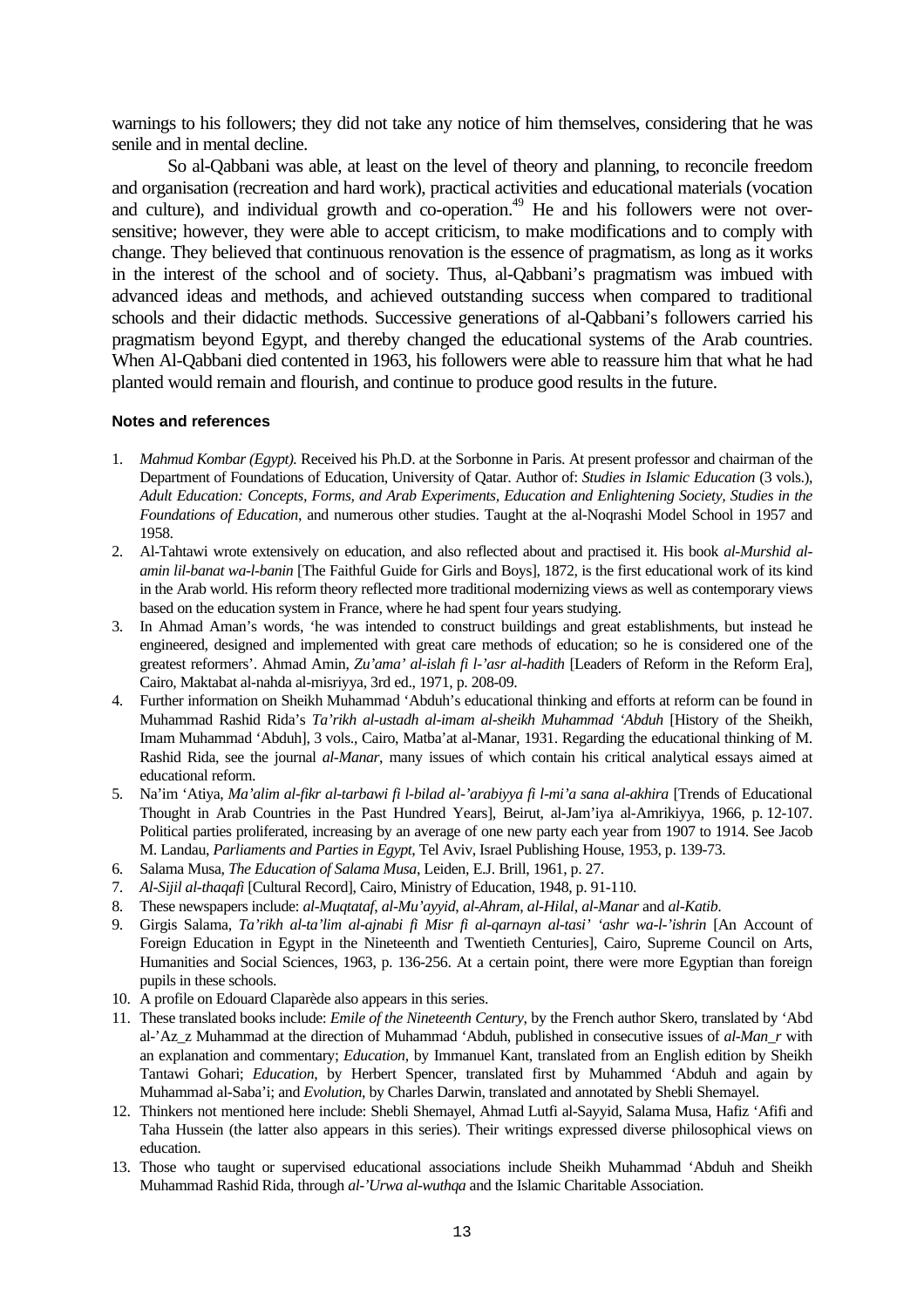- 14. In this al-Qabbani resembled John Dewey, founder of American pragmatism, who headed three departments— Philosophy, Pedagogy and Psychology—at the University of Chicago in 1894. See: S.A. Rippe, *Education in a Free Society: an American History*, 4th ed., New York, Longman, 1980, p. 205.
- 15. Al-Qabbani's talents were first discovered by the nation's leader and former Minister of Education, Sa'd Zaghlul, when visiting village schools in Asyut in southern Egypt in 1908. In recognition of the brilliance of this child from a poor background, the Minister ordered that Isma'il al-Qabbani should receive free education in the primary school, which was at that time reserved for the sons of the élite. The minister intervened a second time on his behalf when the administration of the Higher School for Teachers would not accept him as he was under age, despite having obtained the baccalaureate. He was enrolled and graduated, as usual with distinction, as the youngest among his fellow teachers. He subsequently worked in secondary education. See: Sa'id Isma'il 'Ali, 'Isma'il al-Qabbani ra'id fi al-tarbiya' [Isma'il al-Qabbani, a Pioneer in Education], in: *Dirasat fi al-tarbiya wal-falsafa* [Studies in Education and Philosophy], Cairo, 'Alam al-kutub, 1972, p. 315-16.
- 16. Al-Qabbani worked his way through educational, managerial and political positions: as a secondary schoolteacher, a professor at the Institute of Education for Teachers, secondary school principal, vice-president of the Institute of Education, then its president, a technical counsellor at the Ministry of Education, a Deputy Minister of Education and then Minister. He also founded and chaired many associations.
- 17. The American scientist Tyler was the first to write on educational objectives, in two books: *Achievement Tests*, 1934, and *Principles of Curriculum and Public Education*, 1950. Bloom produced *Taxonomy of educational objectives* (New York, NY, Longmans, Green) in 1956. Ever since, there has been educational theory and techniques as a basis for research which has influenced the definition, formulation and evaluation of educational aims. See: Jerry Pocztar, *La définition des objectifs pédagogiques*, Paris, Les Editions ESF, 1982, p. 48-54. V. & G. De Landsheere, *Définir les objectifs de l'éducation*, Paris, PUF, 1975, p. 10. Muhammad Fu'ad Galal, one of al-Qabbani's assistants, said in 1941 of 'educational aims and objectives': 'This is something new in Egypt'. See: M.F. Galal, *Ittijahat fi al-tarbiya al-haditha* [Trends of Modern Education], 2nd ed., Cairo, Maktabat al-adab, p. 5.
- 18. 'Abd al-Hamid Fahmi Matar, *al-Ta'lim wa-l-muta'attilun fi Misr* [Education and the Unemployed in Egypt], Alexandria, Matba'at Muhammad 'Ali al-sina'iyya, 1939, p. 278.
- 19. See books and studies by al-Qabbani: *Siyasat al-ta'lim fi Misr* [Educational Policy in Egypt], Cairo, Matha'at lijnat al-ta'lif wa-l-tarjama wa-l-nashr, 1944, p. 20-24. 'Siyasat al-ta'lim al-jadida' [New Educational Policy], in: *Sahifat al-tarbiya*, Cairo, Rabitat al-tarbiya al-haditha, March-May 1954, p. 1-23. *Ahdaf al-ta'lim fi al-bilad al- 'arabiyya* [Educational Objectives in the Arab Countries], first cultural season of lectures, ninth lecture, Kuwait, Matba'at hukumat al-Kuwait, 1955, p. 143-56. *Dirasat fi tanzim al-ta'lim bi-Misr* [Studies on the Organization of Education in Egypt], Cairo, Maktabat al-nahda al-Misriyya, 1958, p. 102-41. `Muqadimma' [Introduction] in Ya'qub Fam, *Dirasat fi l-akhlaq* [Studies in Ethics], Cairo, 1931.
- 20. A.H.F. Matar, op. cit., p. 270-76.
- 21. Muhammad Munir Mursi, in: Wahib Sim'an and M.M. Mursi, *al-Madkhal fi al-tarbiya al-muqarana* [Introduction to Comparative Education], Cairo, Anglo-Misriyya, 1973, p. 385. Al-Qabbani mentioned that John Dewey's views and their social and educational applications were taught with care in the Institute of Education, where they attracted the interest of educators.
- 22. S.I. 'Ali, in: S. Mursi Ahmad and S.I. 'Ali, *Ta'rikh al-tarbiya wa-l-ta'lim* [History of Education], Cairo, 'Alam al-kutub, 1980, p. 306-09.
- 23. In 1937 al-Qabbani worked as principal of Fu'ad al-awwal Secondary School, later renamed al-Hasaniyya, and then in 1938 as principal of Faruq al-awwal Secondary School, later renamed Isma'il al-Qabbani Secondary School.
- 24. S.I. 'Ali, op. cit., no. 20, p. 301-02.
- 25. *al-Sijil al-thaqafi* [Cultural Record], Cairo, Ministry of Education, 1949, p. 214-15. See also Roderick Mathews and Matta 'Aqrawi, *Al-Tarbiya fi l-sharq al-awsat al-'arabi* [translated from *Education in the Arab Middle East*], Beirut, al-Matba'a al-'asriyya, 1949, p. 9. The association was renamed 'Association of Graduates of Institutes and Colleges of Education' due to the growing numbers of educational institutes which later became colleges of education.
- 26. Al-Sijil al-thaqafi, op. cit., p. 164-65.
- 27. Ibid., p. 57.
- 28. Ibid., p. 164-65.
- 29. M.M. Mursi, op. cit., p. 320.
- 30. S.I. 'Ali, op. cit., p. 298-99.
- 31. Radwan, *Old and New Forces in Egyptian Education: Proposals for the Reconstruction of the Program of Egyptian Education in the Light of Recent Cultural Trends*, New York, Bureau of Publications, Teachers College, Columbia University, 1951, p. 107-10.